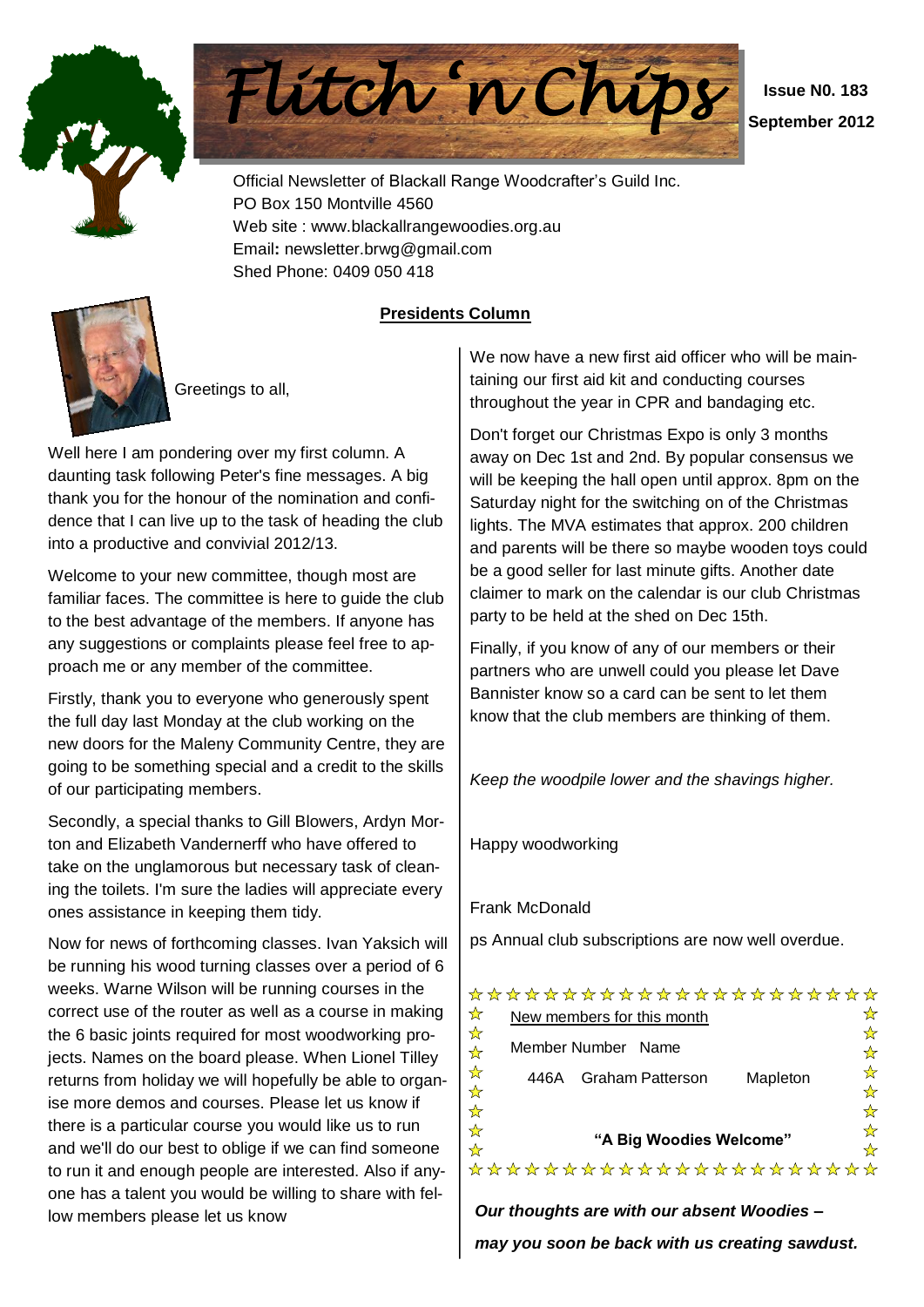







The upgraded Maleny Community Centre will feature an impressive set of entrance doors that reflect the timber industry origins of the region. The massive set of four doors will be 3.6m high and 4m wide. Designed and made by our members, the entrance will feature a row of trees in close-up with interlocking branches. The doors will be made from Red Cedar panels in New Guinea Rosewood frames. All day working bee"s and ongoing work by the Carving Group will see the entrance doors finished and installed at the beginning of December. The next all day working bee will be Monday 17th from 0830.

Does this remind you of that British comedy "The Plank"



Contact Roger Loughnan Real Estate for the largest range of exclusively listed properties on the Blackall Range from \$100,000 - \$2,000,000. Actively supporting our community





Restaurant, Bar, Events... Tranquil elegance in an area of natural beauty... **Franquil elegance in an area of natural beauty...**<br>Platever your plans, whether it be a relaxed alfreseo lunch on the terrace,<br>delightful high tea on the veranda, a fine wine in the bar or enjoying quality<br>od using local

Views forever ... moments of a lifetime<br>Flaxton Gardens is also an ideal venue for your next Sunshine Coast celebration<br>or Sunshine Coast wedding with scating for up to 160 guests in The Winery.<br>By day the views seem endle

.<br>We look forward to welcoming you!<br>Alan and Georgina Thompson.

OPEN 7 DAYS: Sunday & Monday 9am-4pm, Tuesday to Saturday 9am-9pm<br>Telephone: 07 5445 7450 | info@flaxtongardens.com.au<br>313 Flaxton Drive, Flaxton, Sunshine Coast Hinterland.

www.flaxtongardens.com.au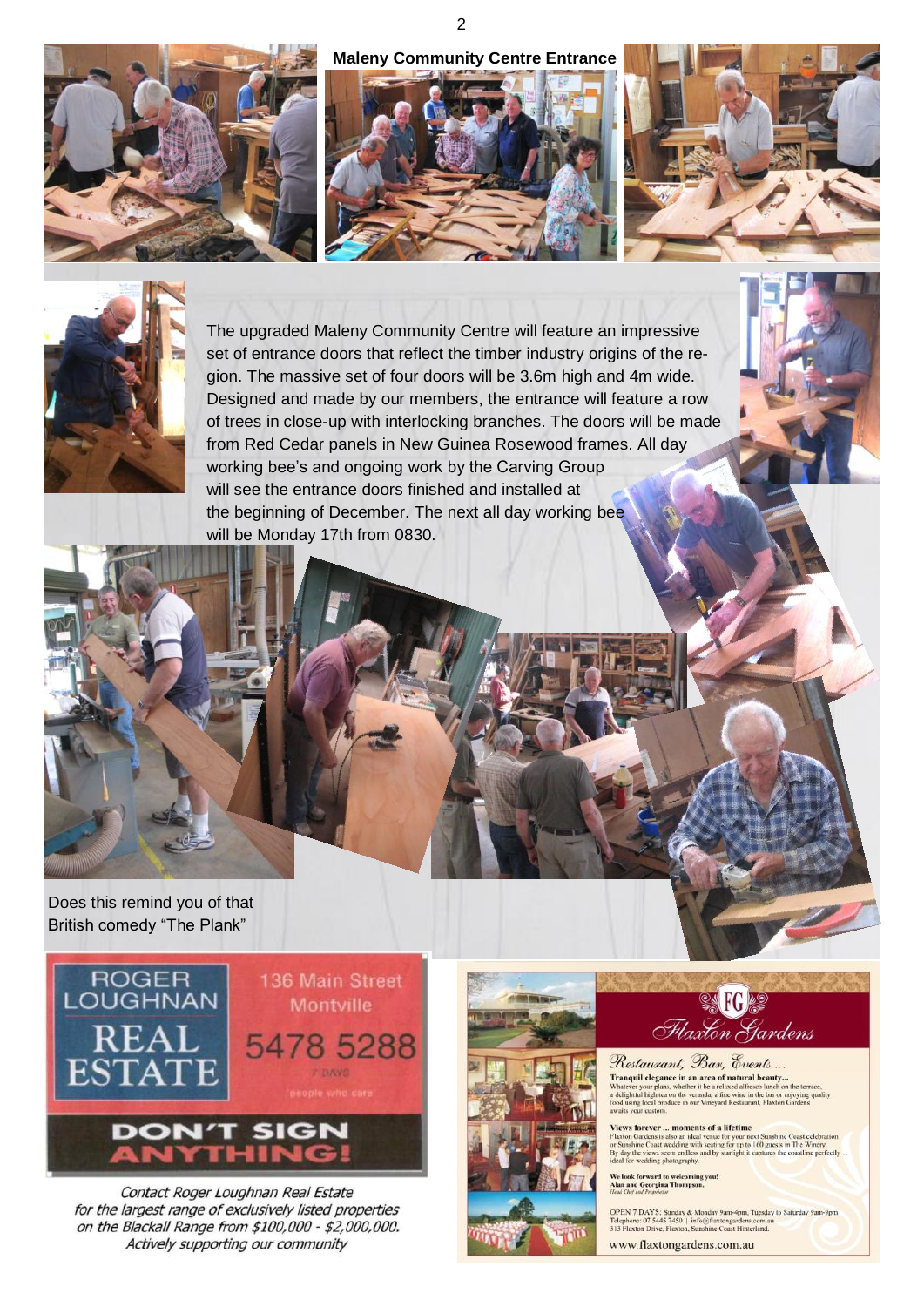**Around The Shed This Month**



Max"s new dining room table is finished. The legs and top surround are from a Grey Ironbark former power pole and the insert is Radiata Pine taken from the top of our original 1970"s table. The finish is 30% gloss lacquer finished with Carnauba Wax.



 $N_{\rm crit}$ **NO PARKING** front of driveway

Please...No Parking over Driveway!!!!!!





**Nortising Machine that has** been gathering dust in the I corner of the shed for many years.

Please place your offer in a sealed envelope in the Secreitary's box by Friday Oct 12



Now that was a tree!

# **MAPLETON HARDWARE** Your handy hardware store.

Come in and see us for all your hardware needs. Hand Tools, Sleepers, Power Tools, Drill Bits, Paint and Stains. Plus Plumbing and General Hardware

Open 7 Days

Rob, Toni and Laurie

Cnr Obi Obi Rd & Emu Walk **MAPLETON Phone 5445 7773** 

3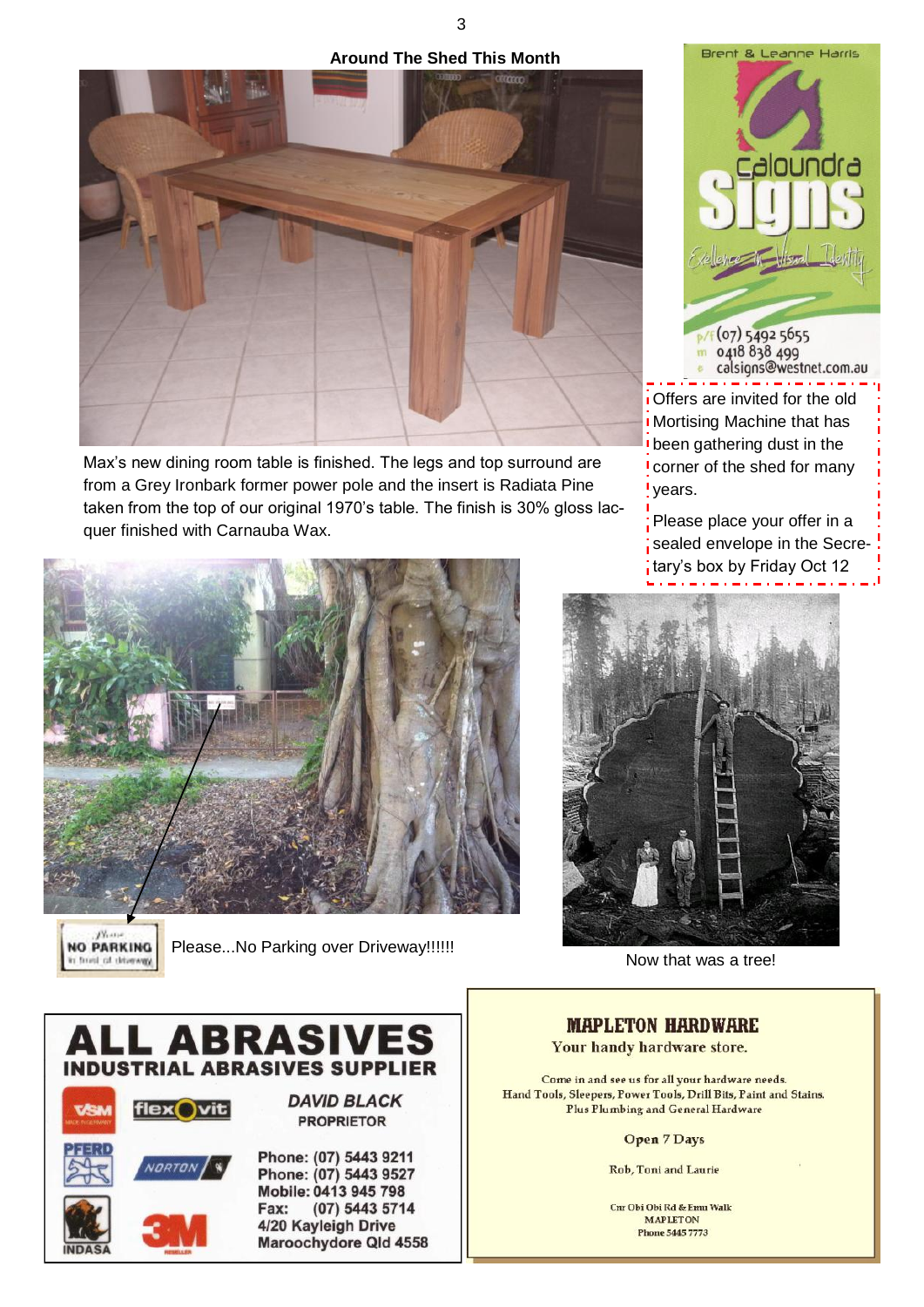# **Maintenance Report from Brian Harris September 2012**

+++++++++++++++++++++++++

- 21/7 ½ inch Band Saw Update the lower alumin ium wheel has been welded as not one but two of the spokes were fractured The opportunity was also taken to fit new bearings. All is now running as it should.
- 24/7 Trade Tools Trimmer One of our trimmers ran intermittently because of a broken wire in the lead. This has been repaired and also the switch has been rewired to correct the electrical polarity.
- 12/8 Live centre for Lathe Faulty bearing replaced with new one.
- 25/8 Trimmer Faulty switch cleaned of sawdust.
- 29/8 Small Drill Press On/off switch removed and repaired also cleaned of sawdust.
- 1/9 20" Thicknesser Blades removed and re placed with resharpened ones.

Jet Dust Filter - Unit removed to investigate electrical problem, the Motor was found to be burnt out....this is away being repaired.

12/9 Drum Sander - Still causing problems as the platen belt refuses to run true and continues to creep towards the right. The rubber driving shaft is worn and is to be replaced with the new steel knurled shaft.

# **THINK YOU PAY MOST FOR SAFETY WHEN YOU TRY TO DO WITHOUT IT**

# **Bandsaws**

Be careful when bandsawing those little freeform boxes. A member was cutting the back from one of the popular little freeform boxes on #3 bandsaw , when the blade caught, causing a loud bang and ejecting the piece of wood. Luckily there was no injury, except to the 12mm blade which was kinked and though it was straightened, it did not last long before it snapped. Please be aware of the real possibility of an accident if an unsupported piece of irregular shaped wood is presented to a moving band saw blade. (Or to any moving blade for that matter!) Ask your shed captain or a safety officer if you are in doubt.

# **Housekeeping.**

Our bench top space is limited and members need it for their projects on different days of the week. When you are cleaning up at the end of a morning, please clear the benchtop you have been working on and store or dispose of offcuts. There will be exceptions of course, but most work in progress can be stored off the bench tops. Be on the lookout for offcuts and other items such as wood or tools or leads left lying about on the floor which can become tripping hazards.

### **Timber storage racks.**

The timber storage racks at the rear of the shed have been designed for milled timber to be presented "On the flat" at an angle which facilitates easy selection. When you have finished looking, PLEASE return the timber to flat storage - do not leave the racks with an untitdy mess of boards left on edge and at odd angles. This is a recurring problem for the timber committee members who work hard to keep our timber racks full and neat.

Dave Banister and Warne Wilson, Safety officers.

 Need a new Pfeil 2-20 Carvers Chisel?

Laurie Smith has a new unopened chisel purchased from Carbatec with the 10% Club discount for \$33.

The Long Apron were proud winners of Regional Restaurant of the Year and awarded 2 Chefs hats

Congratulations

To the team at Spicers Clovelly Estate for their 2 wins at the Queensland Good Food Guide 2012 Awards

Call him on 5441 1983

68 Balmoral Road, Montville, Sunshine Coast Hinterland T. 1300 272 897 www.spicersgroup.com.au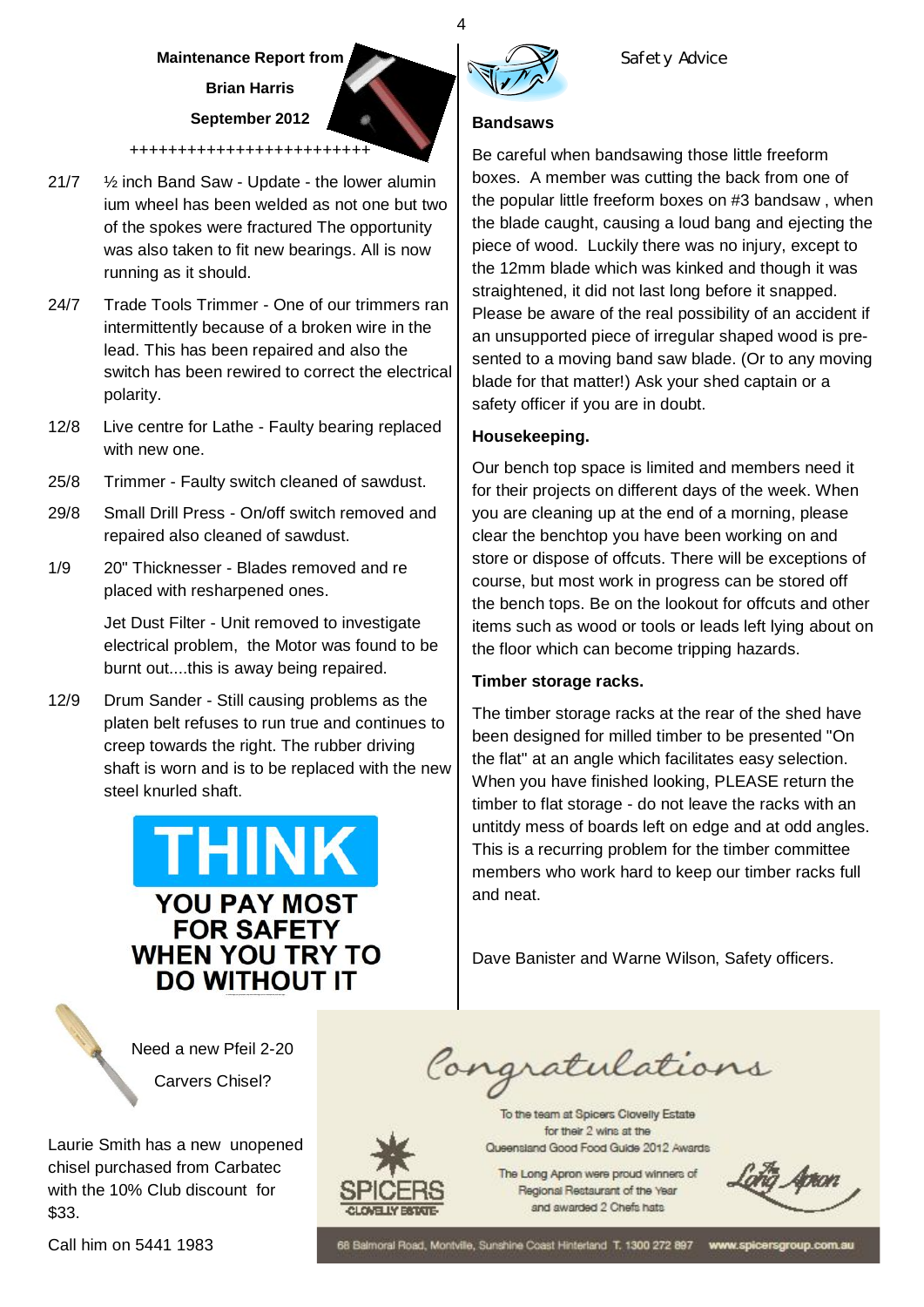Isn"t it amazing what you find inside a tree!

While slabbing this innocent looking tree last weekend, the chainsaw made that awful "contact with metal" noise and look what showed up.....not once but twice.

5

A cluster of of 75mm nails in one spot and a little futher down another cluster.

It shows the importance of using the metal detector when cutting any type of tree.

*How is it one careless match can start a forest fire, but it takes a whole box to start a campfire?*

*Women will never be equal to men until they can walk down the street with a bald head and a beer gut, and still think they are sexy.*





The rates for use of the Holland Slabbing Bandsaw for personal slabbing have been set at:-

| Flagfall                                      | \$5.00                                     |  |  |  |
|-----------------------------------------------|--------------------------------------------|--|--|--|
| Cutting                                       | \$2.00 / metre                             |  |  |  |
| Any damage to the blade hitting metal in your |                                            |  |  |  |
|                                               | wood will be charged to you at cost price. |  |  |  |
|                                               | For non members a 20% surcharge will apply |  |  |  |